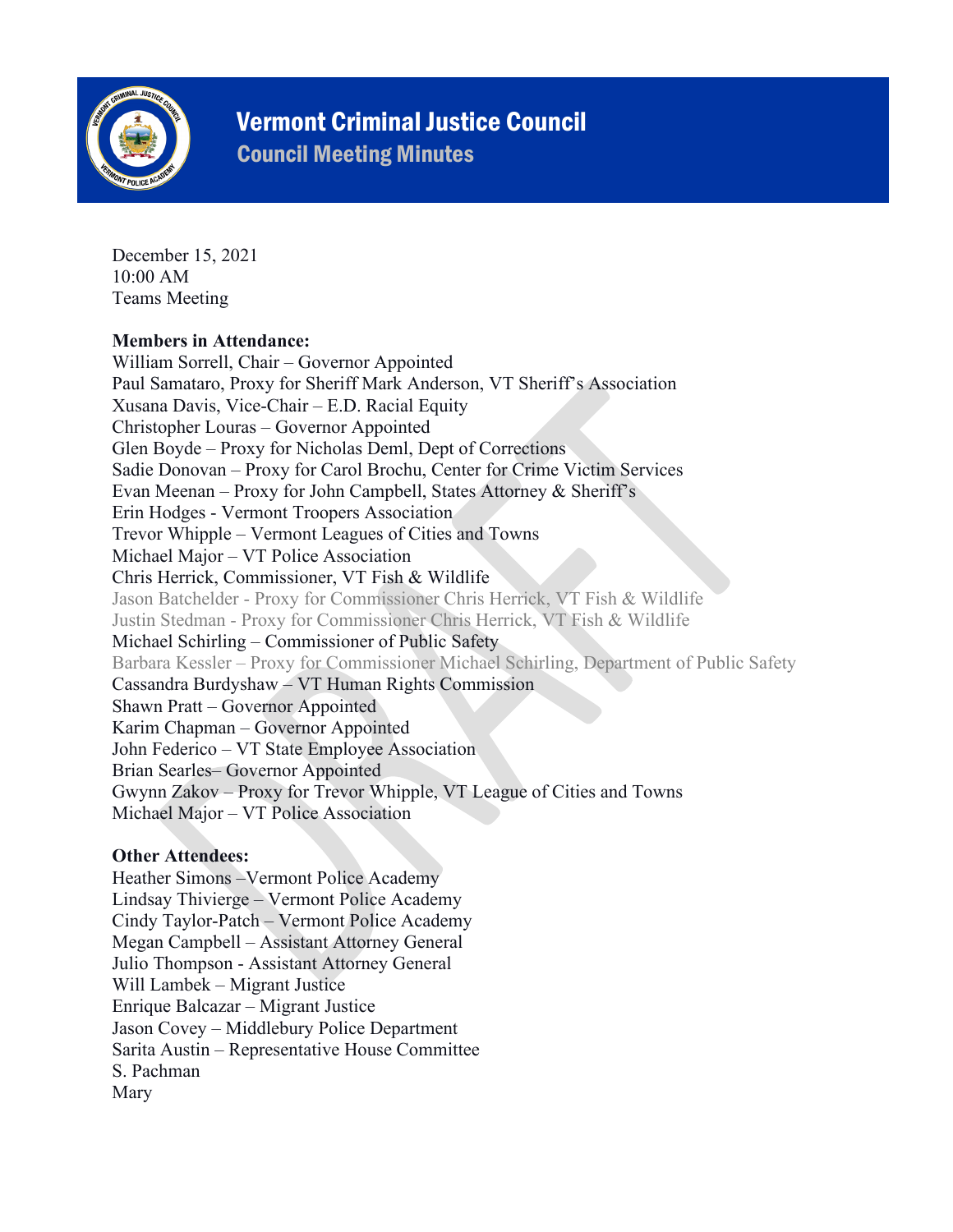

# Vermont Criminal Justice Council

Council Meeting Minutes

Kitty Ufford-Chase Susan Schoenfeld Ciara C-H Sophie Cassel Alan Keays Lisa Barrett Spencer Edwards Ann Schroeder Daoudi Tereass i-phone Matt Witten Mia Schultz Noah Blue Sherrill Susan DeClue John McCright Bernie Carver Gina Cat Buxton Julia Berberan Robert Appel Jill Stevens

**Call to Order:** Vermont Criminal Justice Council Chair, William Sorrell 10:04

**Changes to Agenda:** To accommodate Migrant Justice and participants who would like to address the Council, we are moving the Fair and Impartial Policing portion of the meeting to after the Approval of the minutes. Motion to amend the agenda to change the order in the agenda Brian Searles, seconded by Commissioner Schirling. All in favor.

**Approval of prior minutes**: Mike Major moved to accept the minutes from December 1st as written. Second by Cassandra Burdyshaw. All in favor. Motion passed.

**Fair and Impartial Policing Policy Updates:** *Enrique Balcazar via Will Lambek (interpreting):*  Enrique addressed the council from the perspective of the migrant community and why the policy changes that are being proposed are so important. For decades the migrant community has suffered from discrimination at the hands of the police whether through skin color, language, or our nationality. The principal goal is that Vermont does not expend its resources or be a party to persecution. Federal authorities target, incarcerate, put in detention, and deport immigrants resulting in the separation of families. When VT police collaborate with Federal officers, they are also seen as persecutors and will fear them. In 2014 Migrant Justice started working on the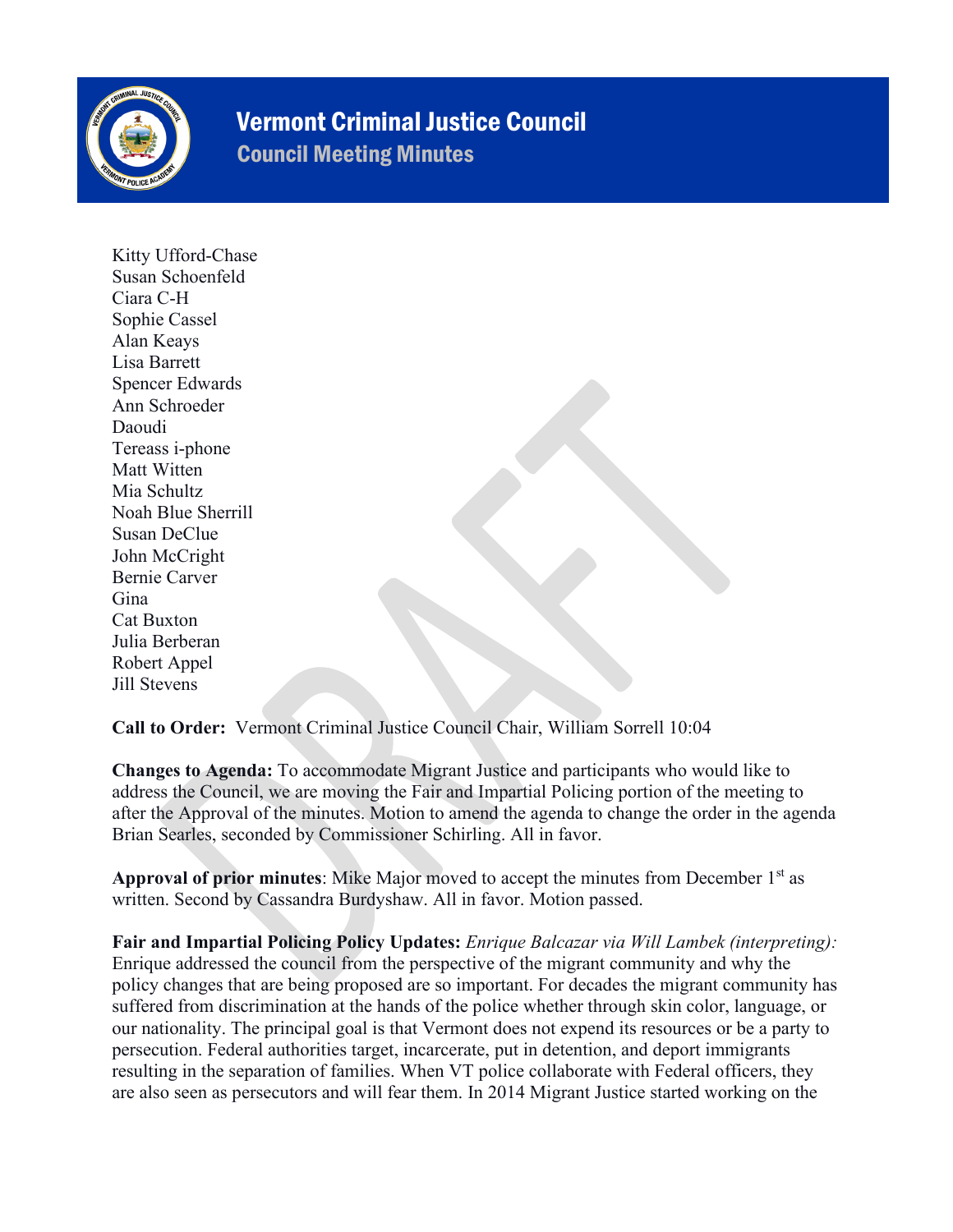

## Vermont Criminal Justice Council Council Meeting Minutes

FIP policy to ensure there were strong protections and that is what we are here to propose and move forward.

The Statewide FIP policy in place does provide some protections to the immigrant community but unfortunately it does have some loopholes that allow police in the state of Vermont to use pretext in order to involve immigration agents and collaborate with them. That's why we are hoping to close these loopholes, so this policy truly protects immigrant rights and keeps Vermont police from being a party to the persecution and deportation of our communities. Because this currently is happening in our state.

*An example was given on a publicized traffic stop between Sheriff's and Border Patrol.* The CJC has the power to close those loopholes and improve the policy so that this no longer happens in our state. The recommendations we have put forth have already been adopted in police agencies around the state.

"We hope that you will take these recommendations under consideration in updating and improving the FIP policy. I am part of a community of over 1000 farm workers that are sustaining the state's dairy industry. We are an important community for the economy of the state but more important we are human beings that deserve the same dignity and equal treatment as anyone else. Thank you for the time and the space."

*Will Lambek:* Proposal is roughly separated into 5 recommendations:

- Section 6F Immigration agents should not have access to immigrants in custody. This language used to be in place in 2016 we ask that the CJC goes back to the stronger language.
- How LEO interact with people who they suspect or may want to investigate for criminal violations. We believe it's important that VT LEO not expend resources on anything that does not create a public safety risk.
- The policy forbids an LEO from taking in someone based on how they look but they can take them in based on immigration status.
- $\bullet$  4<sup>th</sup> and 5<sup>th</sup> ones are at the center of the issue. We have to recommend taking away broad carveouts and offer alternate language which would narrow when information sharing is allowed. We have participants available and eager to answer any questions you may have.

*Discussion Ensued:* Thanks were offered by Chair Sorrell. Council Member Shawn Pratt offered support to Enrique and Migrant Justice in hopes that all people of color are not being discriminated against by law enforcement in Vermont. Vice-Chair Xusana Davis spoke about our role in Government as employees, council members, committee members, and contractors. In these roles, when we ask to hear from the community, this is exactly what that means. Vice-Chair Davis also expressed the importance of demonstrating that we as a Council, are serious about the information we receive. It is very important that we act when we receive feedback and heartfelt presentations, because lives are literally on the line. Vice-Chair Davis also expressed her gratitude for Migrant Justice and Enrique and hopes that others have really heard what has been presented today and previously, it is owed to everyone who is present in Vermont to be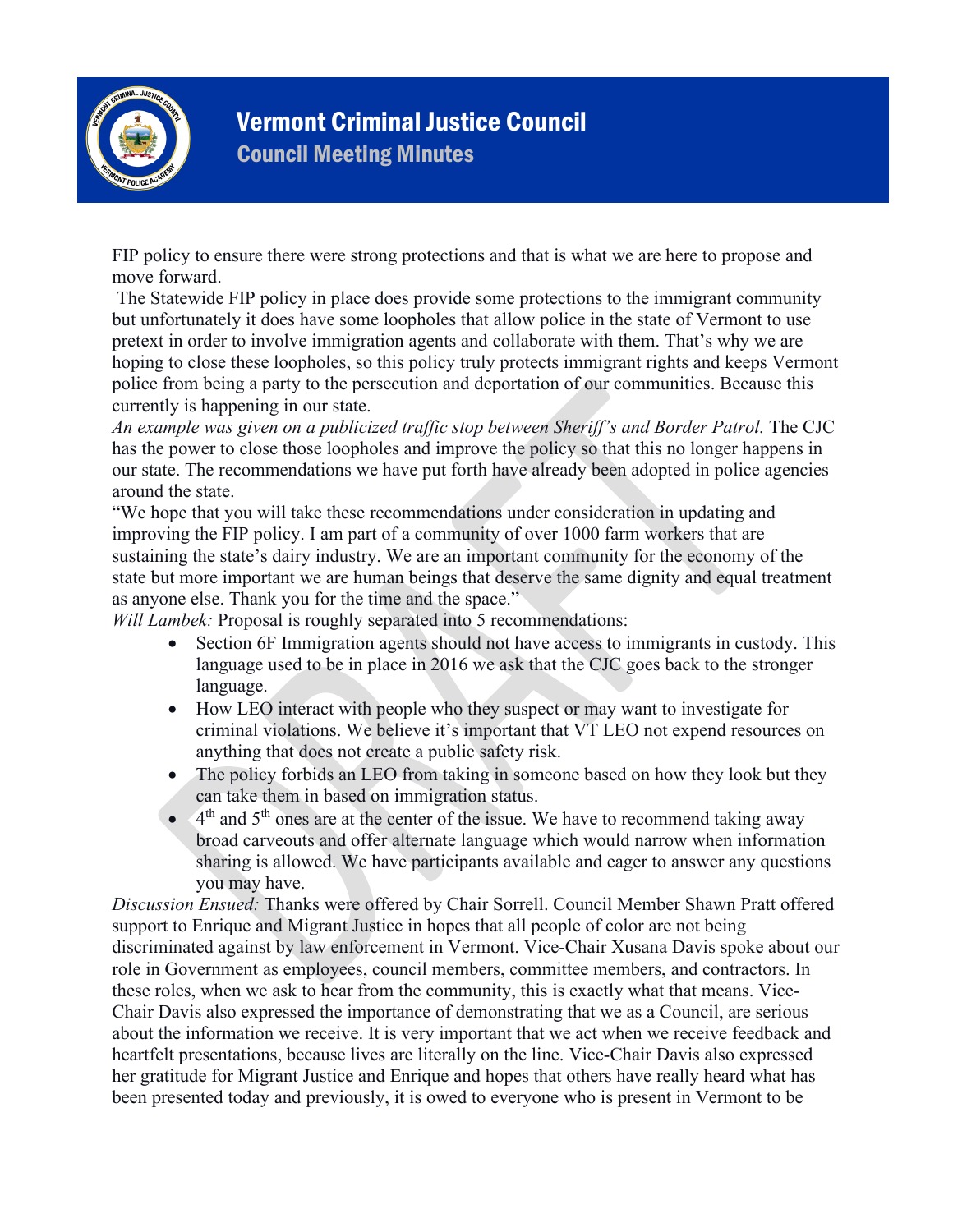

## Vermont Criminal Justice Council Council Meeting Minutes

protected regardless of their residency or any other status, particularly if there are any doubts about federal policies.

*Representative Sarita Austin:* Representative Austin questioned how race data is collected and what the data shows as well as who has access to that data? Representative Austin believes that the policy, procedures, and enforcement all need to be looked at but the data helps inform policy. *Discussion ensued:* Data can be pulled from the DMV where all tickets are submitted, the information is on the back of the tickets, but the information is not disaggregated to include Migrant Workers. Commissioner Schirling spoke on the new statewide system that will begin January 1, 2022, where data can be pulled on this and other areas of interest in terms of research. Captain Kessler clarified that officers are prohibited from asking immigrant status or nationality on traffic stops. The data is all based on officer perception and that could make the data harder to track.

*Will Lambek:* Migrant Justice would like the Council to take into consideration that although there are complicated and vexing legal issues behind some of the issues, it is not all of them. Eight law enforcement jurisdictions have adopted these recommendations across the state. It has given clear guidance to officers in the field that there are no loopholes to ensure they are not discriminating or collaborating with federal agents. This has resulted in more secure communities and feelings of safety with local law enforcement.

*Julio Thompson* clarified that there is a process by which an agency has to submit their FIP policy to the Attorney General's (AG's) office and they will review it and make sure it fulfills the minimum requirements. The AG will send back a letter if the policy is compliant. The state statute says that if a state police policy is in violation of federal law (Federal Law US Code 1373), then the policy is abolished. The AG's office will respond to those agencies that they are compliant as long as nothing is intended to violate federal law. For example, Federal Law can't ask where John Doe lives but they can ask do you know John Doe's citizenship.

Lambek: This question of the Federal statutes US Code 1644 and 1373 affects one out of the five recommendations that Migrant Justice is putting forward. The constitutionality of these statutes has been brought into question. Ultimately it will be up to a court to decide. If VCJC decides that the statutes are unconstitutional then we can put a policy into place that will protect the immigrant community. We recognize that the  $4<sup>th</sup>$  recommendation would need language adjustments.

*Discussion ensued:* Clarity was provided around which recommendations are impacted by Federal law. Number 5 (restricting the type of information shared) and Number 4 pertains to instances of collaboration or closing those loopholes and ultimately to restrict when info can be shared and what type of info is shared.

**Executive Director Updates:** Thanks and gratitude were given to everyone for having these conversations as they are very important.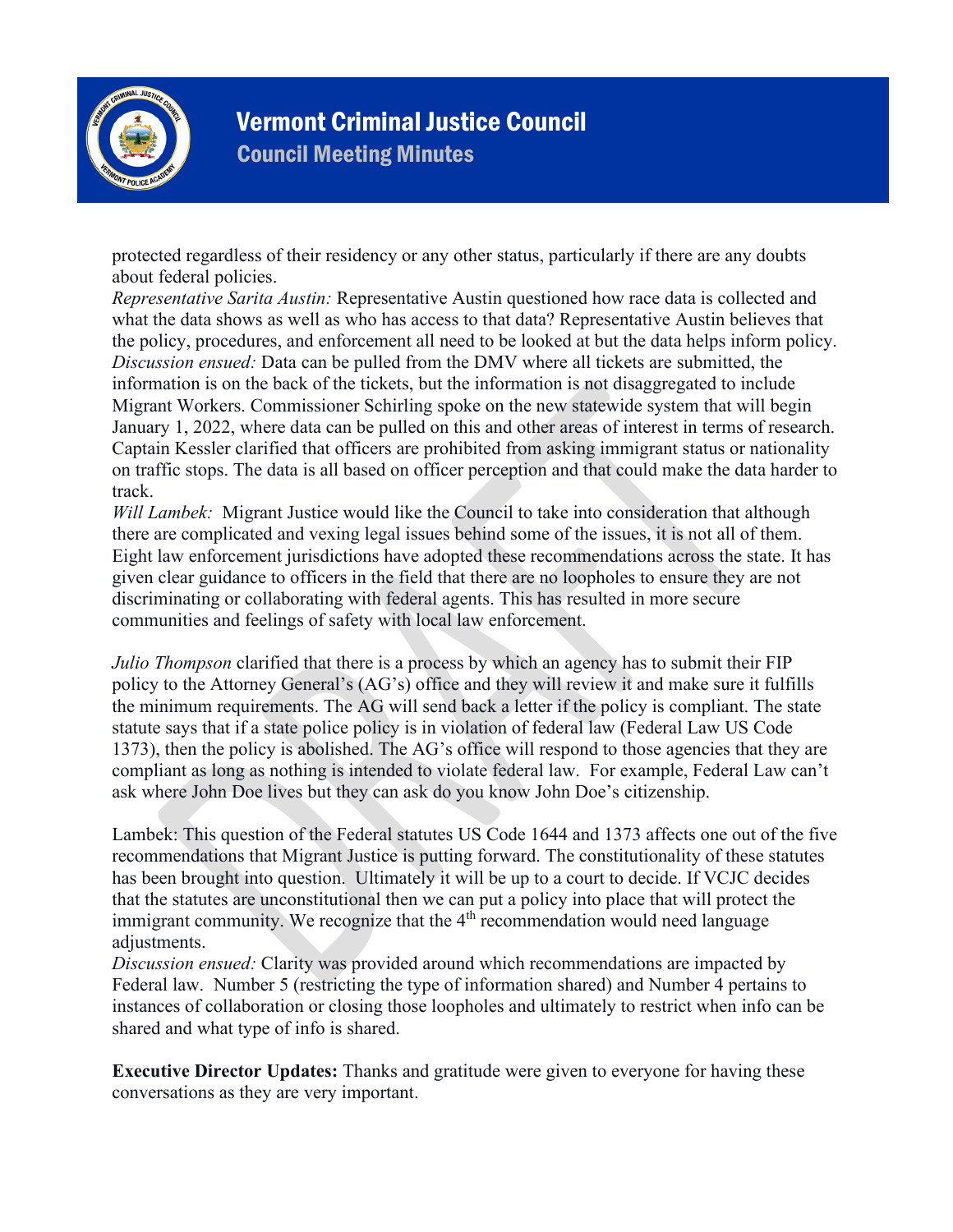

## Vermont Criminal Justice Council Council Meeting Minutes

- General updates: There are 33 in the basic class and its week 8 Graduation will be Friday Feb 25<sup>th</sup>. Orientation for the 113<sup>th</sup> will occur the following Monday on the 28th. The next academy will start March  $21^{st}$ . Tentative date of Aug  $22^{nd}$  for the following academy.
- *Col. Batchelder Introduced new commissioner of fish and wildlife Chris Herrick.*
- Additional Updates include: Captain Manley from VSP has been assisting and will help transition in the new Deputy Director Chris Brickell Jan 3<sup>rd</sup>. He has been critical in building relationships with our partners instead of things all landing on the ED and he is assisting in developing leadership and capacity.
- Committees: There has been one common question who should be directing the subcommittees. Some of these subcommittees are very large and complex. TAC is large and it can be hard to conduct business and get a quorum. K9 Subcommittee is run by a state employee but made up of K9 handlers and gets support from a  $501(c)3$  and it is high liability training. Questions to answer are: How do we supervise training? How do we certify instructors? How do we do safety plans? Where do we get templates and models for best practices? Its not just as easy as a group of people getting together and hosting training there are many complex issues.
- Lindsay has been diligent in trying to get the web updated and information out to stakeholders. You will see more on our social media which brings us back to all of law enforcement and our communities and our commitment to recruitment.

*Chair Sorrell:* Welcomed Deputy Director Brickell. Acknowledged a full year of Council Meetings and the growing pains experienced but also the accomplishments that have occurred. Planning for a meeting at the beginning of the year to take stock on role and function of subcommittees. What we should be changing to have us work more effectively and more efficiently.

*Karim Chapman*: Expressed gratitude for being a part of the Council. Proposed an idea that asks members how we can give the community real access to us. How do we find a pathway that allows citizens to connect with us? How do we support the people who need help and that have had roadblocks and don't know where else to turn? How can people feel heard and how do we help and support them? These topics will be added to the agenda for the taking stock Council meeting in January. Director Simons also mentioned that we should have a process for Council Members to add things to the agenda.

#### **Body Worn Camera Model Policy:**

- The requirement from S124 is that this policy be adopted by the Council before 1/1/2022.
- Suggested changes were made at the last meeting from Mayor Louras in the Appendix and Sheriff Anderson had some suggestions for changes as it relates to Sheriff's operations.